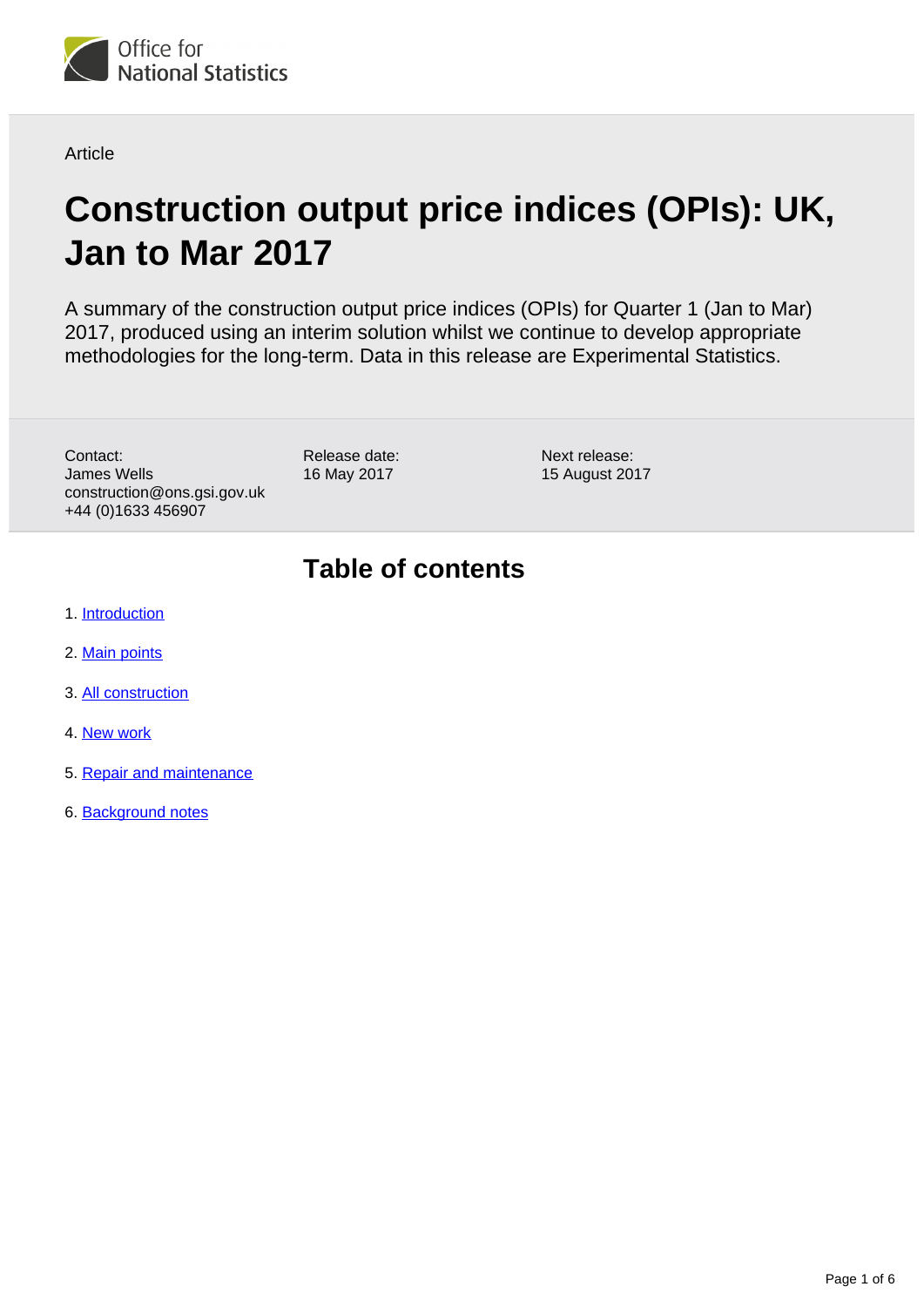## <span id="page-1-0"></span>**1 . Introduction**

Since taking responsibility for the Construction Price and Cost Indices (CPCIs) on 1 April 2015, the Office for National Statistics (ONS) has developed an interim Construction Output Price Index (OPI). This index was put together in a short time frame and uses our existing data sources, the majority of which are National Statistics, so that users can be assured of the quality of the source data.

The results for the interim Construction OPI were published for the first time on 12 June 2015. This article provides a quarterly update to these results and includes data to March 2017.

[Information](http://www.ons.gov.uk/ons/rel/ppi2/construction-output-price-indices--opis-/interim-solution--further-information/index.html) about the methods used to compile the interim Construction OPIs, as well as the results of our user survey and plans for the future development of price indices for construction, were published on 28 September 2015.

### <span id="page-1-1"></span>**2 . Main points**

- The interim Construction Output Price Index (OPI) for all construction rose 1.9% in the year to March 2017, unchanged from February 2017.
- Prices rose in the year to March 2017 for all work types within new work and repair and maintenance, with the exception of infrastructure, which fell 1.5% on the year.
- The interim Construction OPI for all new work increased 1.7% in the year to March 2017, down from an increase of 1.9% in the year to February 2017. Private industrial showed the largest movement with an increase of 4.4% in the year to March 2017.
- The interim Construction OPI for all repair and maintenance increased by 2.3% in the year to March 2017, up from a 2.2% increase in February 2017. The housing repair and maintenance sector showed the largest increase of 2.7% in the year to March 2017.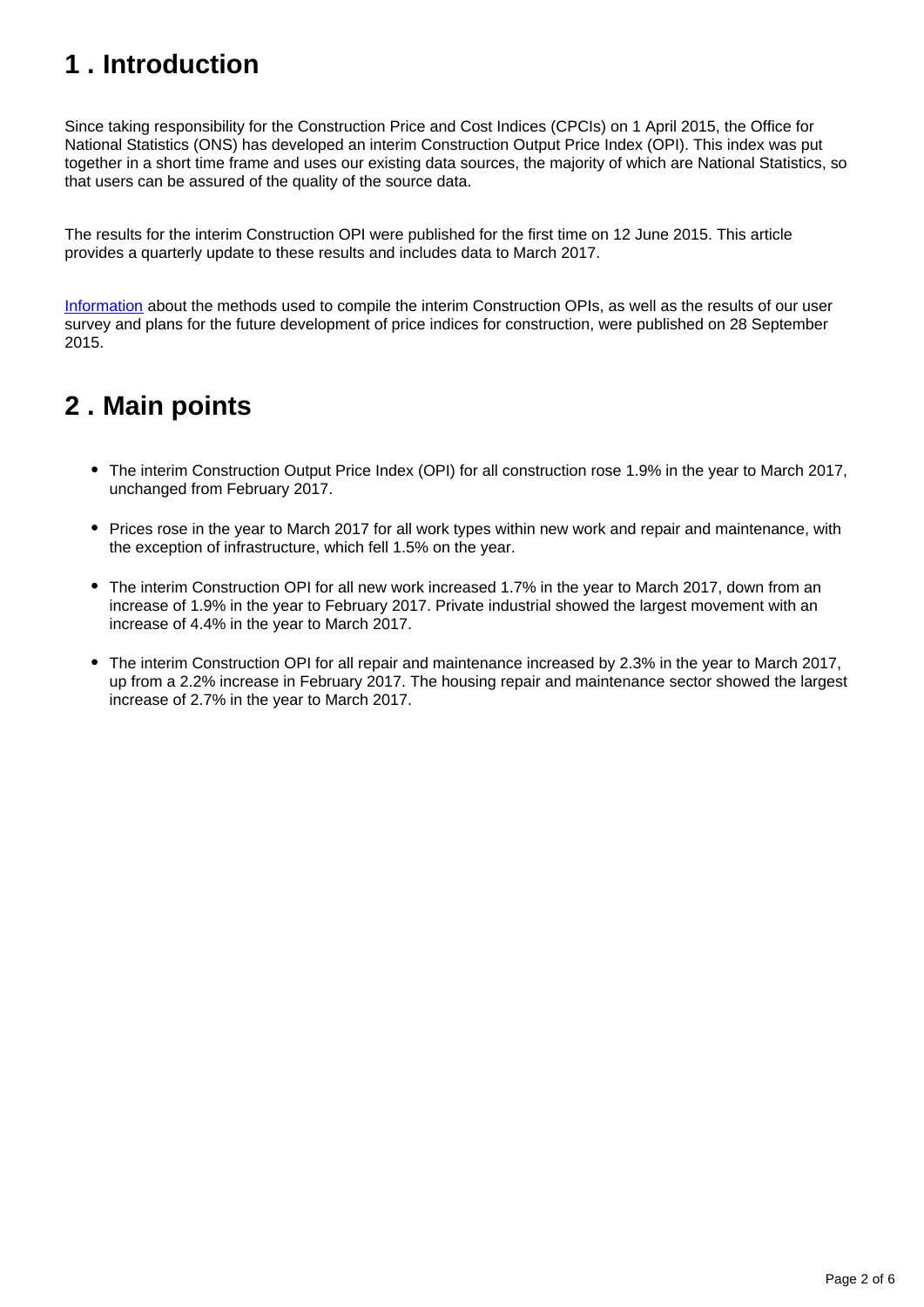### <span id="page-2-0"></span>**3 . All construction**

### **Figure 1: Interim construction output price indices, UK**

**October 2014 to March 2017**

Figure 1: Interim construction output price indices, UK



Source: Office for National Statistics

#### **Source: Office for National Statistics**

Overall, prices in the construction industry, as estimated by the interim Construction Output Price Index (OPI), rose between October 2014 and March 2017. There is an upward trend evident across all new work, and repair and maintenance sectors from October 2014 up to March 2017 (Figure 1). The peaks and troughs seen in the all new work index between October 2014 and March 2017 are mostly the result of the movements within the earnings component of the Construction OPI, which is sourced from the Average Weekly Earnings (AWE) index for construction.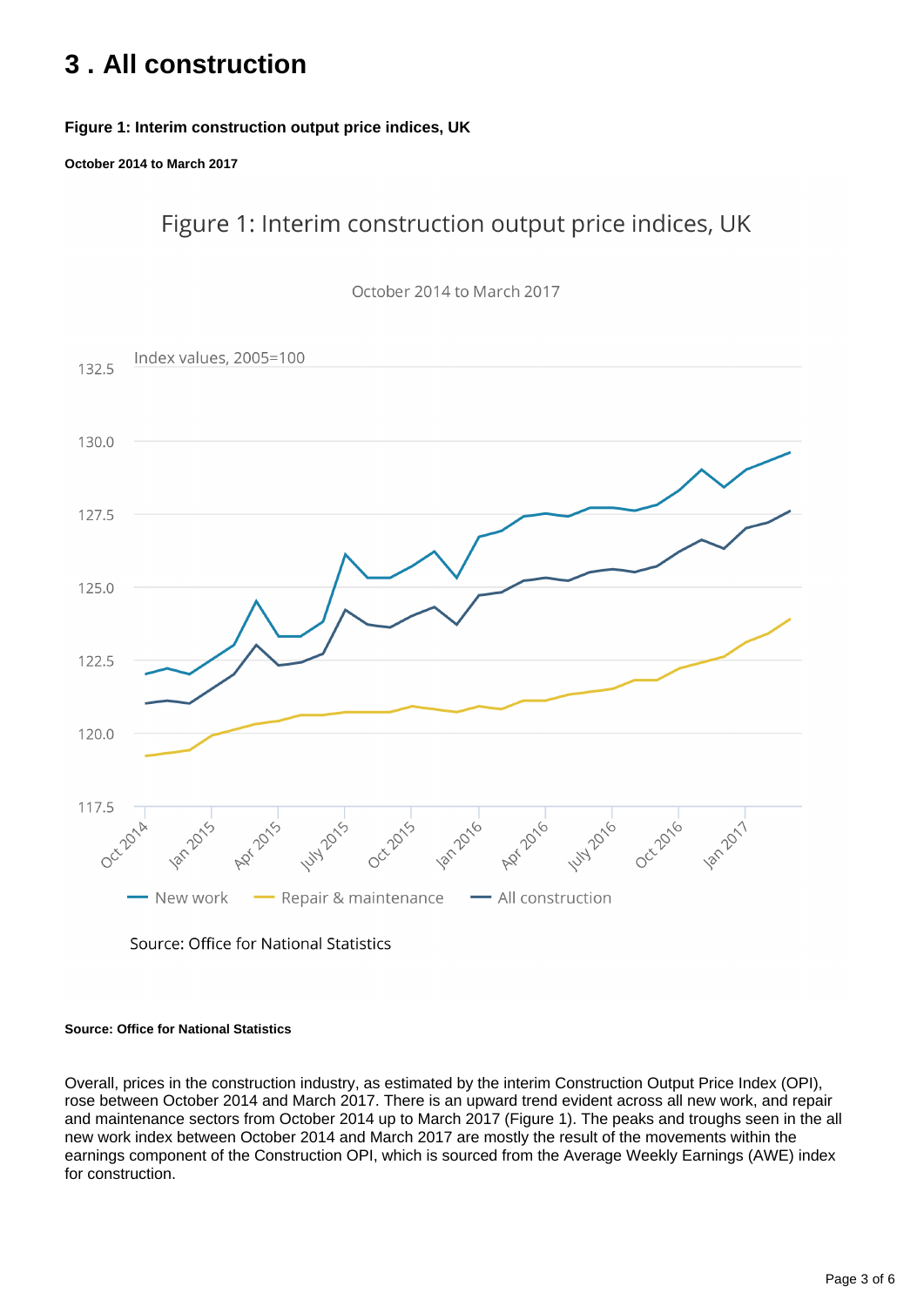#### **Figure 2: Construction output price annual percentage change, UK**

**October 2014 to March 2017**

### Figure 2: Construction output price annual percentage change,  $UK$

October 2014 to March 2017



Source: Office for National Statistics

#### **Source: Office for National Statistics**

The headline rate of inflation for all construction was positive but unchanged at 1.9% in March 2017. This is equal to the average growth rate seen across the period October 2014 to March 2017. Annual growth in the all construction index peaked at 2.7% in July 2015.

Annual growth rates for the three main interim construction OPIs remained positive throughout the period to March 2017 (Figure 2). Annual growth for the repair and maintenance index grew at its fastest rate in March 2017 at 2.3%. Growth in the new work index peaked in January 2016 at 3.5%, but has now fallen below the all construction index for the first time since January 2015.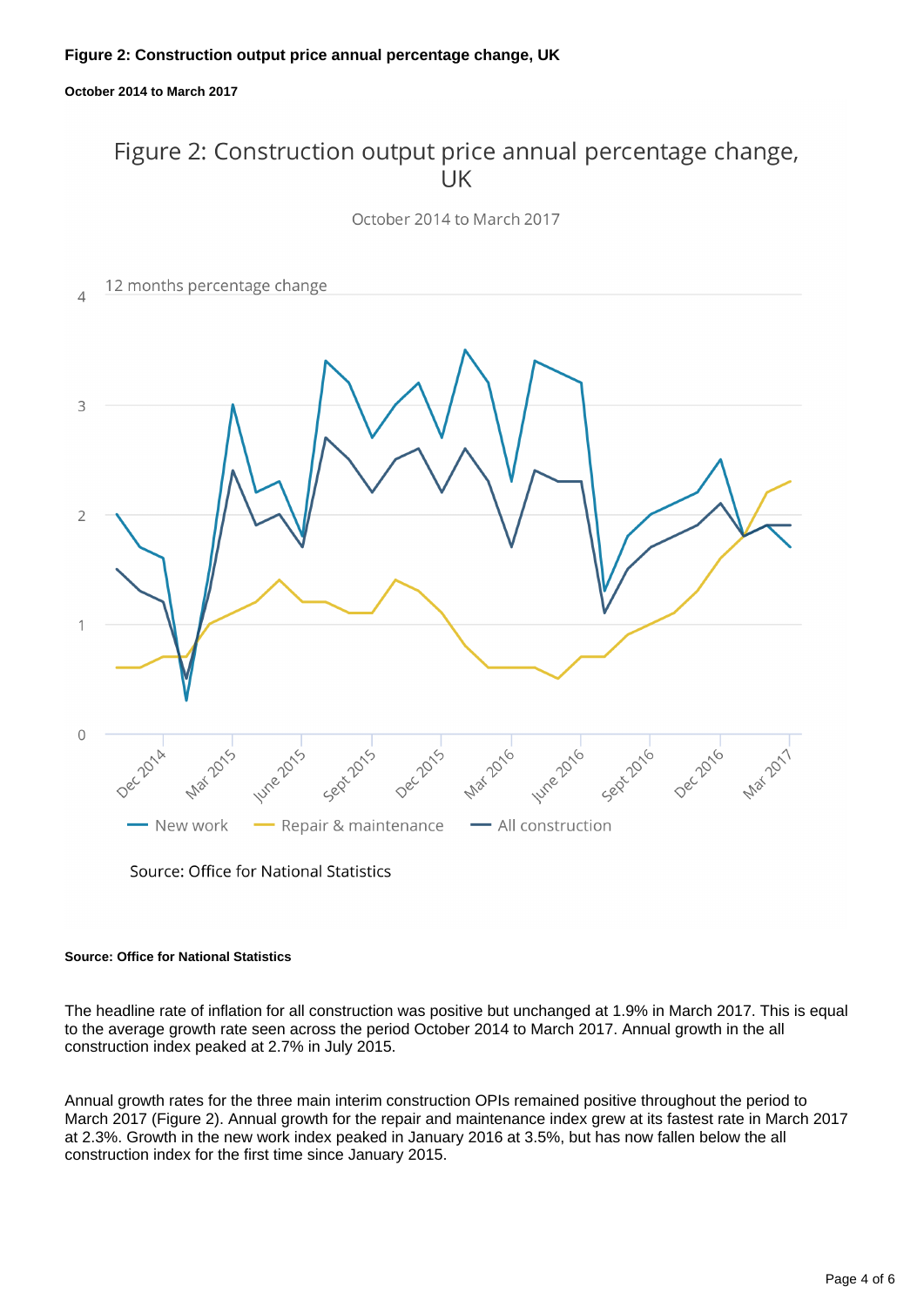### <span id="page-4-0"></span>**4 . New work**

|                                 | Percentage change |        |
|---------------------------------|-------------------|--------|
| Sector                          | monthly           | annual |
| Housing (public and<br>private) | 0.3               | 3.2    |
| Infrastructure                  | 0.2               | -1.5   |
| Public non-housing              | 0.2               | 2.0    |
| Private industrial              | 0.4               | 44     |
| Private commercial              | 0.2               | 2.0    |
| All new work                    | 0.2               | 17     |

#### **Table 1: New work output price indices, UK, March 2017 (percentage change)**

Source: Office for National Statistics

The interim Construction Output Price Index (OPI) for all new construction work increased 1.7% on the year to March 2017. This increase was as a result of annual increases in output prices within most sectors, with the exception of infrastructure, which fell 1.5% on the year (Table 1). This is the ninth consecutive month of negative annual growth. Private industrial showed the largest positive movement at 4.4% on the year to March 2017.

### <span id="page-4-1"></span>**5 . Repair and maintenance**

**Table 2: Repair and maintenance construction output price indices, UK, March 2017 (percentage change)**

|                                       | Percentage change |        |
|---------------------------------------|-------------------|--------|
| Sector                                | monthly           | annual |
| Housing repair and maintenance        | 0.5               | 27     |
| Non-housing repair and<br>maintenance | 0.3               | 19     |
| All repair and maintenance            | በ 4               | 23     |

Source: Office for National Statistics

The interim Construction Output Price Index (OPI) for all repair and maintenance increased 2.3% in the year to March 2017, with the housing repair and maintenance sector showing the largest annual increase of 2.7% (Table 2).

## <span id="page-4-2"></span>**6 . Background notes**